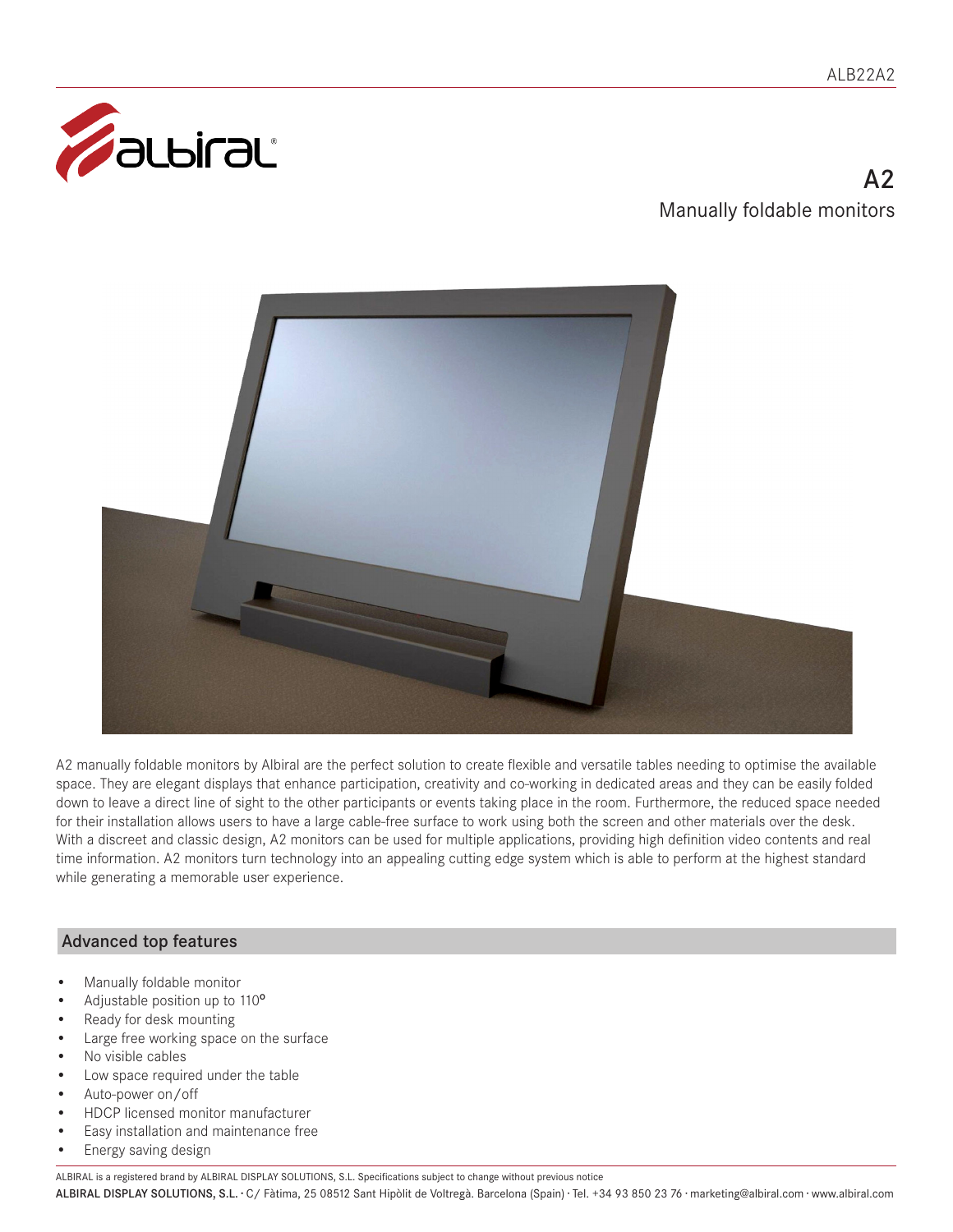## Elegance on standard furniture

A2 foldable monitors are ready for desk mounting, so their installation on any table surface is extremely easy and they take a minimum space underneath. Adding a distinctive hi-tech component, A2 monitors can be integrated in any meeting space or public corporate area. In regards to features, A2 are practical and convenient, with no visible cables. The monitors offer a screen tilt up to 110<sup>o</sup>, assuring a completely adjustable position according to the user needs. This regulable fitting allows to adjust the ideal viewing angle for the contents on display while leaving a clean surface to work on and also permits a good view of the action happening in the room when required.

#### A monitor to fit in every space

The timeless design of A2 foldable monitors together with their precise and easy to use technology make them ideal for many applications, being always perfectly integrated in the interior style of the room. They favour a pleasant atmosphere improving creativity and participation, thus decision-making tasks are powered in meeting and coference rooms. A2 monitors also serve as an interactive and efficient support tool during presentations in auditoriums or institutions and, as they can be completely folded when not needed, make the most of limited space in interpreter booths.

A2 monitors provide a top video contents source display for small group meetings in huddle rooms and their versatility offers unobtrusive and advanced technology to nowadays modern courtrooms. Their amazing look is also worth a shocking first impression, so they are also an excellent choice to welcome visitors entering reception areas.

## Working smart

Usefulness is one of the main purposes of A2 monitors, therefore they include standard connectivity allowing an easy, reliable and secure use. The HDMI input guarantees the reproduction of the most usual video sources and the Albiral's HDCP licensed monitor manufacturer qualification assures protection of high definition quality contents.

A2 monitors also allow to integrate special options to get a display matching the user requirements:

| Touch screen             | Interactivity is assured with the touch screen, optimising the monitor to become a convenient and<br>engaging device.                                             |
|--------------------------|-------------------------------------------------------------------------------------------------------------------------------------------------------------------|
| Integrated camera        | A2 monitors can include a built-in camera, creating a smart video solution with multiple funcionalities.                                                          |
| <b>Customised finish</b> | The standard A2 version is made of coated painted steel (RAL system), but finishing colour can be<br>changed to adapt to different environments and rooms styles. |

#### Durable and sustainable system

The steel housing and the professional HD screen of A2 monitors grant these displays unsurpassable robustness and reliability. The high quality materials used ensure an extremely long lifespan of the monitors and the efficient technology systems developed, like the automatic power-on function when the screen gets raised and power-off when it is folded down, result in an energy saving and maintenance free installation, contributing to the sustainable nature of the devices.

Monitors are manufactured only with professional components and their superb quality is certified by Albiral's mechanical warranty.

## General description

A2 monitors are professional manually foldable 21.5" displays made out of painted steel to be installed on any desk surface. With a manual tilt up to 110<sup>o</sup>, the monitors can be completely folded with the screen facing down to get a storage position. They integrate a HDMI connection, which is HDCP compliant.

ALBIRAL DISPLAY SOLUTIONS, S.L. · C/ Fàtima, 25 08512 Sant Hipòlit de Voltregà. Barcelona (Spain) · Tel. +34 93 850 23 76 · marketing@albiral.com · www.albiral.com ALBIRAL is a registered brand by ALBIRAL DISPLAY SOLUTIONS, S.L. Specifications subject to change without previous notice